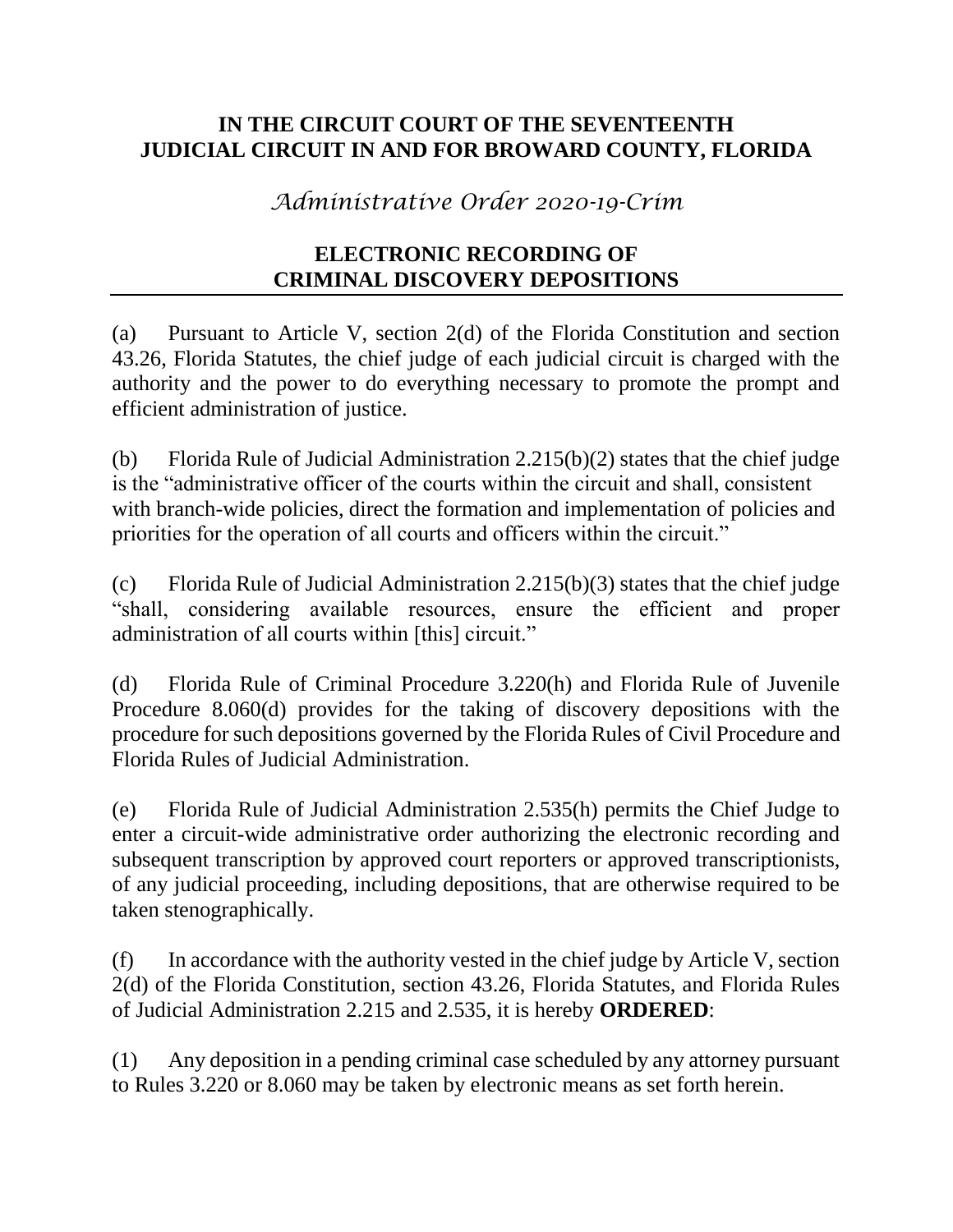(2) Any deposition in a pending criminal case in which the defendant is charged with a "dangerous crime" as that term is defined in section 907.041(4), Florida Statutes, shall be taken stenographically, unless as otherwise stipulated by the attorneys or ordered by the presiding division judge.

## (3) **Procedures for Taking Depositions by Electronic Means**

- (a) The party noticing and taking the deposition shall be responsible for all costs associated with the electronic recording of the deposition.
- (b)Each deponent shall be sworn in by a non-interested notary public or other non-interested person who is authorized to administer oaths. The person swearing in the witness need not remain in the room during the deposition.
- (c) Any exhibit entered into the record during the deposition shall be maintained by the attorney offering the exhibit and a copy of same shall be provided to opposing counsel (if present) at the time offered. Exhibits shall be maintained at a minimum until the conclusion of the criminal case and in all instances in accordance with applicable retention periods set forth in the Florida Rules of Judicial Administration.
- (d)Both parties shall have equal access to and otherwise be able to obtain a copy of the electronic recording of the deposition.
- (e) Either party may have the deposition transcribed by a non-interested third party provider. The party ordering the transcript shall be responsible for the cost of said transcript. Any transcript prepared from an electronic recording of a deposition must comply with the form, size, spacing, and method of printing as prescribed by Florida Rule of Judicial Administration 2.535. All persons transcribing electronically recorded depositions shall certify the transcript as a true and accurate text of the electronic recording of the proceeding.
- (f) The electronic recording of a deposition may be used during subsequent court proceedings as authorized by law. A written transcript (as required by court rules and law) of the deposition shall be provided to the court at the time any electronic recording is played.